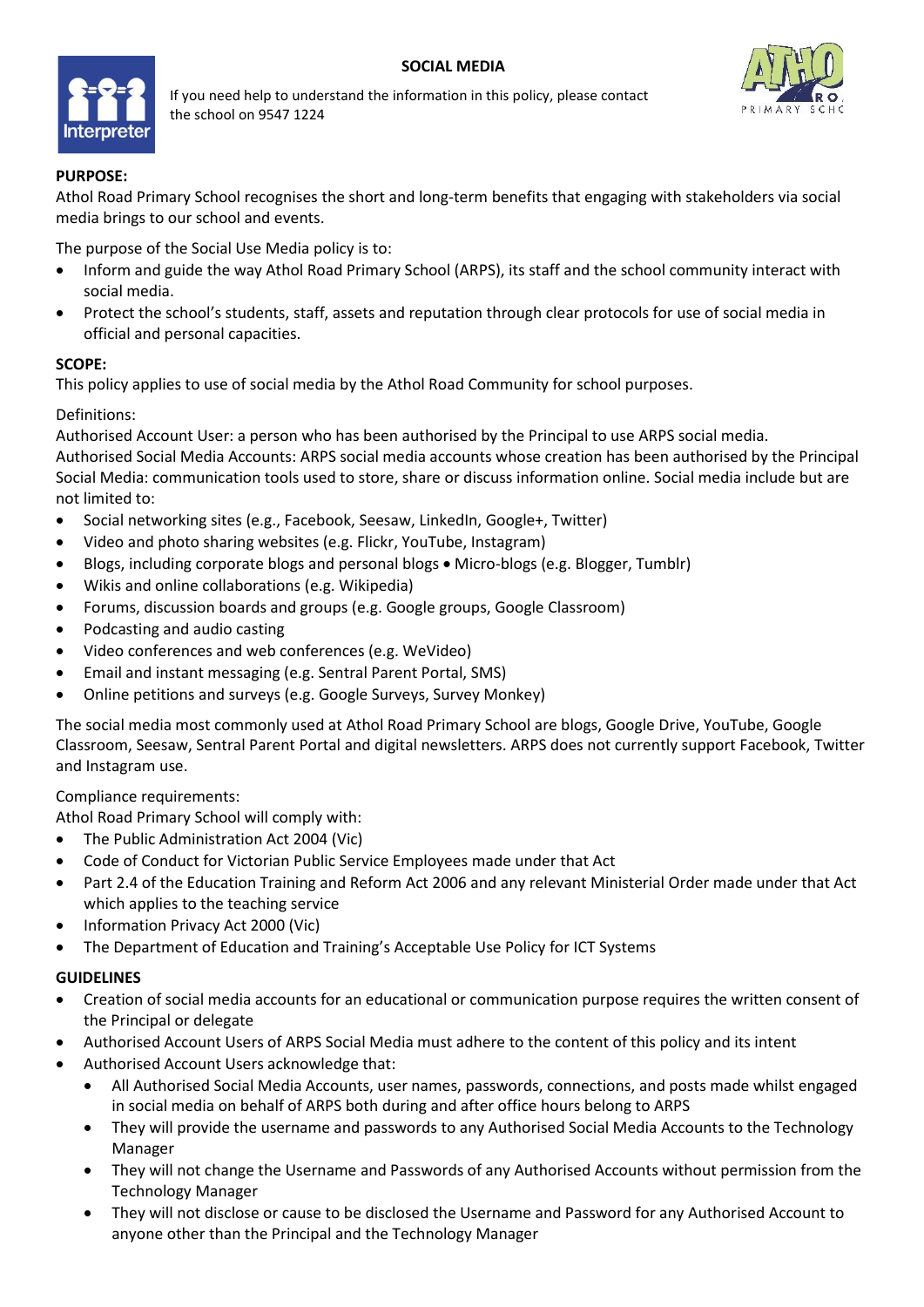• In the event of unauthorised use of ARPS social media, passwords will be reset

# **IMPLEMENTATION:**

- Standards of conduct: Appropriate and inappropriate use Authorised Account Users must:
	- Use ARPS Social Media for the sole purpose of benefiting Athol Road Primary School
	- Ensure that posts reflect the values and support the vision and purpose of the school
	- Behave respectfully online
	- Protect the privacy of students by maintaining the confidentiality of personal information and health records. E.g. photographs of students used in ARPS Social Media (other than in the school newsletter, school website, and Seesaw) will be non-identifying
	- Comply with the terms and conditions of use of the relevant social media platform
- Authorised Account Users must not:
	- Publish any personal images or use language that could damage the reputation of the school
	- Publish material that is threatening, obscene, sexually explicit, derogatory, defamatory, harassing, discriminatory, or hateful to another person or entity, including ARPS, its employees, stakeholders and/or other business related individuals or organisations
	- Publish any content that could be deemed to be illegal
	- Publish any unauthorised images of students in line with the school's Parent/Guardian Recording Authorisation record
	- Make any disparaging or negative comments about ARPS or any of its employees, officers or stakeholders
	- Use social media platforms to sell or promote any product not directly benefiting the school
	- Make any announcements on behalf of ARPS unless specifically authorised to do so
	- Comment on topics that are not within the user's area of responsibility.
- Authorised employees using social media, in an official capacity, are given autonomy to represent school views in an ongoing conversation with the public, parents and students. However, there are occasions when content must be reviewed by the Principal. This includes, but is not limited to:
	- Content that is politically sensitive
	- Content that directly relates to teaching and learning
	- Content that is associated with a project or activity deemed to be high-risk
	- A response to an individual or group that is deemed to be high-risk
	- Content that directly quotes another staff member (eg. a response attributed to the Principal)
- When interacting with ARPS Social Media, members of the school community are expected to behave in a respectful manner in accordance with school values. One important aspect of this is that complaints are to be directed through appropriate channels (refer Parent Communication Policy), not via social media.
- Standards of communication via social media: Authorised Account Users must:
	- Use correct grammar and spelling as far as practical
	- Ensure that posts are accurate and not misleading
- Intellectual property: Authorised Account Users must ensure that they do not breach any laws by:
	- Using the Athol Road Primary School name, logos and trademarks or other such intellectual property without permission
- Using materials that are subject to copyright or passing them off as the user's own original work
	- Parent/guardian consent is sought upon student enrolment and required:
- for students to participate and register to use social media tools
	- to upload information, images and videos of students
	- Failure to obtain this consent may amount to a breach of privacy
- Standards of conduct using personal social media:
	- Employees using social media in a personal capacity must take due care to ensure that any comments, opinions, photographs or contributions made online are their own, as private citizens, and cannot be interpreted as an official statement or position of Athol Road Primary School. (refer to Education and Training Reform Act 2006 Ministerial Order 2009 Order 199)
	- Communication and reporting Information published via social media is a public record and a corporate record for record-keeping purposes.
- Any breach of this Policy may result in disciplinary or legal action. In addition, Victorian and Commonwealth legislation creates criminal offences for the misuse of social media (refer <http://www.education.vic.gov.au/about/programs/bullystoppers/Pages/socialmedialegal.aspx>